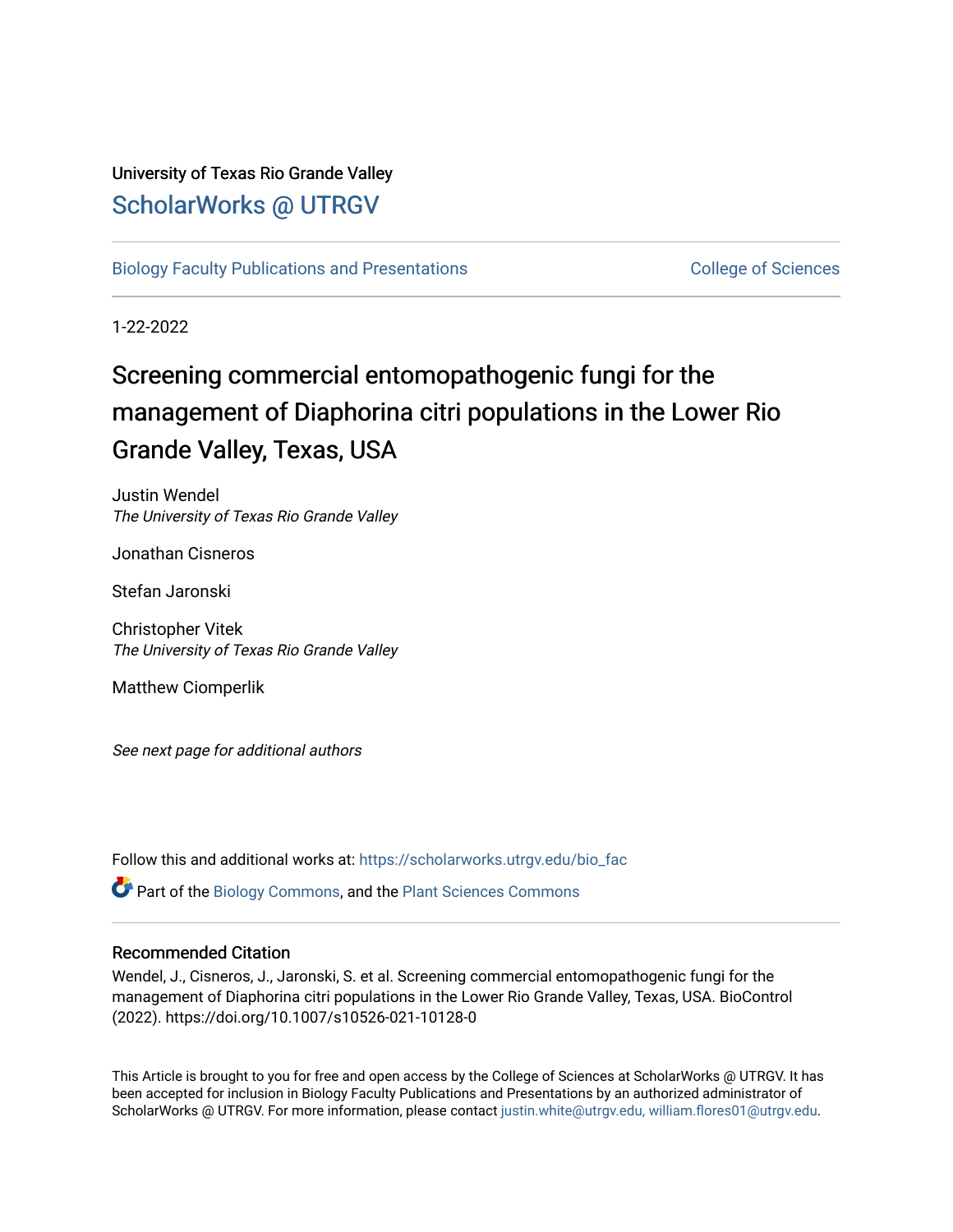## Authors

Justin Wendel, Jonathan Cisneros, Stefan Jaronski, Christopher Vitek, Matthew Ciomperlik, and Daniel Flores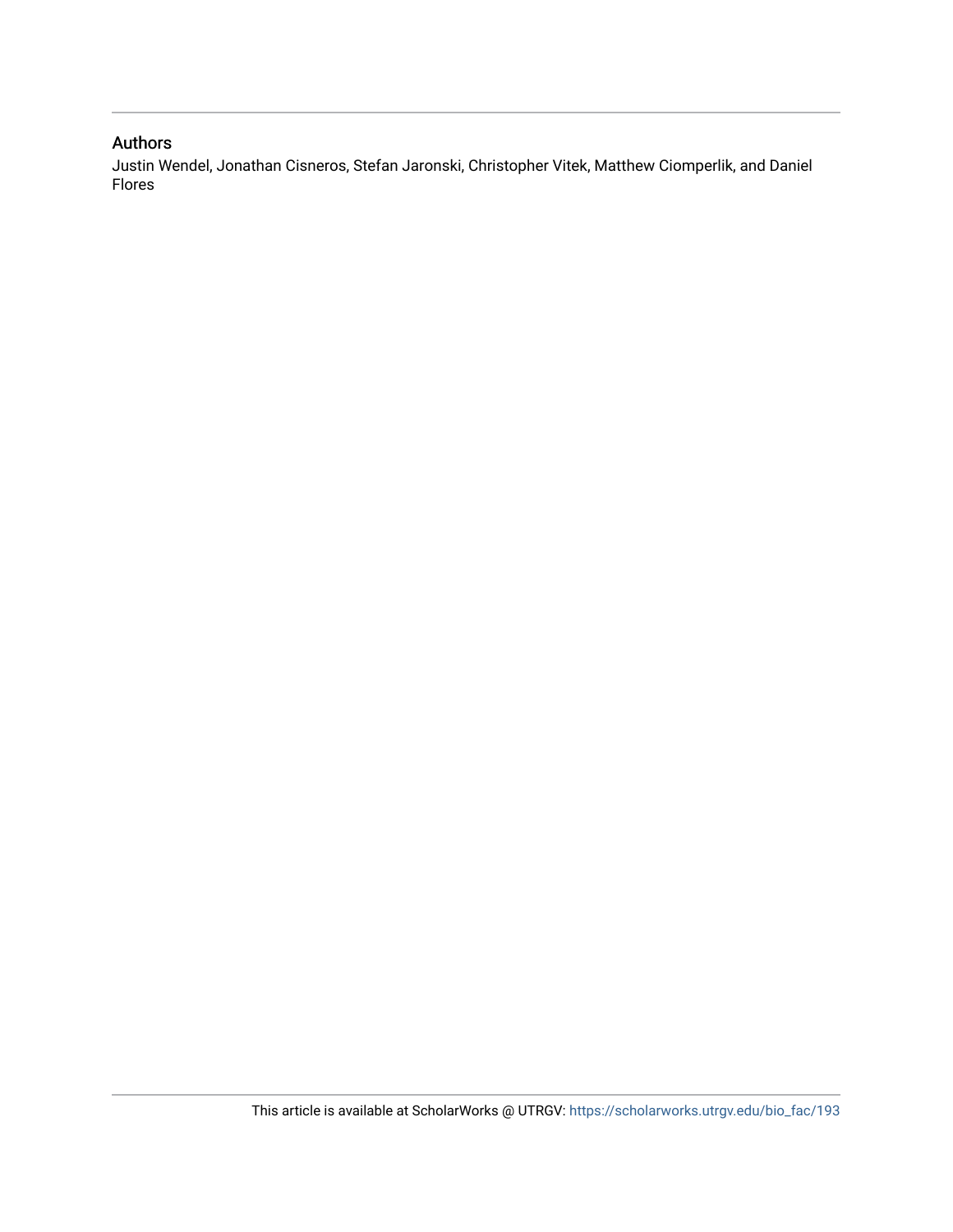

# Screening commercial entomopathogenic fungi for the management of Diaphorina citri populations in the Lower Rio Grande Valley, Texas, USA

Justin Wendel . Jonathan Cisneros . Stefan Jaronski . Christopher Vitek . Matthew Ciomperlik  $\cdot$  Daniel Flore[s](http://orcid.org/0000-0002-3538-2657)

Received: 1 July 2021 / Accepted: 23 December 2021 This is a U.S. government work and not under copyright protection in the U.S.; foreign copyright protection may apply 2022

Abstract Ten strains of entomopathogenic ascomycete fungi, sourced from commercial formulations of blastopore or conidiospore formulations, were tested in 14 different formulations in a primary acquisition/ direct spray bioassay against adult Asian citrus psyllid (Diaphorina citri Kuwayama (Hemiptera: Liviidae)). The Cordyceps (Isaria) javanica Apopka 97-C (conidia) strain was used as the standard. A statistical ranking system was established in which top performing pathogenic strains were selected for further screening and eventual field trials. Modified Pottertype spray towers were utilized to deliver a range of doses of viable spores to adult *D. citri* in an aqueous spray consistent with the rate of spores per hectare

Handling Editor: Everton Kort Kamp Fernandes Fernandes.

J. Wendel - C. Vitek University of Texas Rio Grande Valley, Edinburg, TX, USA

J. Cisneros · M. Ciomperlik · D. Flores ( $\boxtimes$ ) USDA APHIS PPQ S&T Insect Management & Molecular Diagnostics Laboratory, Edinburg, TX, USA e-mail: daniel.flores@usda.gov

S. Jaronski USDA ARS NPARL, Sidney, MT, USA

Present Address: S. Jaronski Jaronski Mycological Consulting LLC, Blacksburg, VA, USA

often used in real-world spray applications. Mortality was assessed after a seven-day incubation period under controlled climate conditions reflecting those in the Lower Rio Grande Valley (LRGV) of Texas, USA. Of the 14 preparations, the strains Metarhizium anisopliae E9, C. fumosorosea Ifr9901, Beauveria bassiana ATCC 74040 and ANT-03, M. anisopliae ESALQ1037, and M. robertsii DWR2009, showed greater levels of mortality than the standard, Apopka 97-C, in the laboratory setting. Of those six, two (Ifr9901 and ANT-03) were selected for further evaluation based on efficacy, commercial availability, geographical registration, and market outlook on production.

Keywords Mycoinsecticides - Entomopathogenic fungi · Diaphorina citri · Asian citrus psyllid · Hemiptera - Liviidae

#### Introduction

The Asian citrus psyllid (ACP), Diaphorina citri Kuwayama (Hemiptera: Liviidae) is a well known citrus pest. Having first been identified on the east coast of Florida, USA in 1998, and later, in 2008, in southern California, USA, it has since been found across the southern USA citrus growing regions (Bayles et al. [2017\)](#page-11-0). The D. citri is well known for facilitating the spread of Candidatus Liberibacter spp., the causative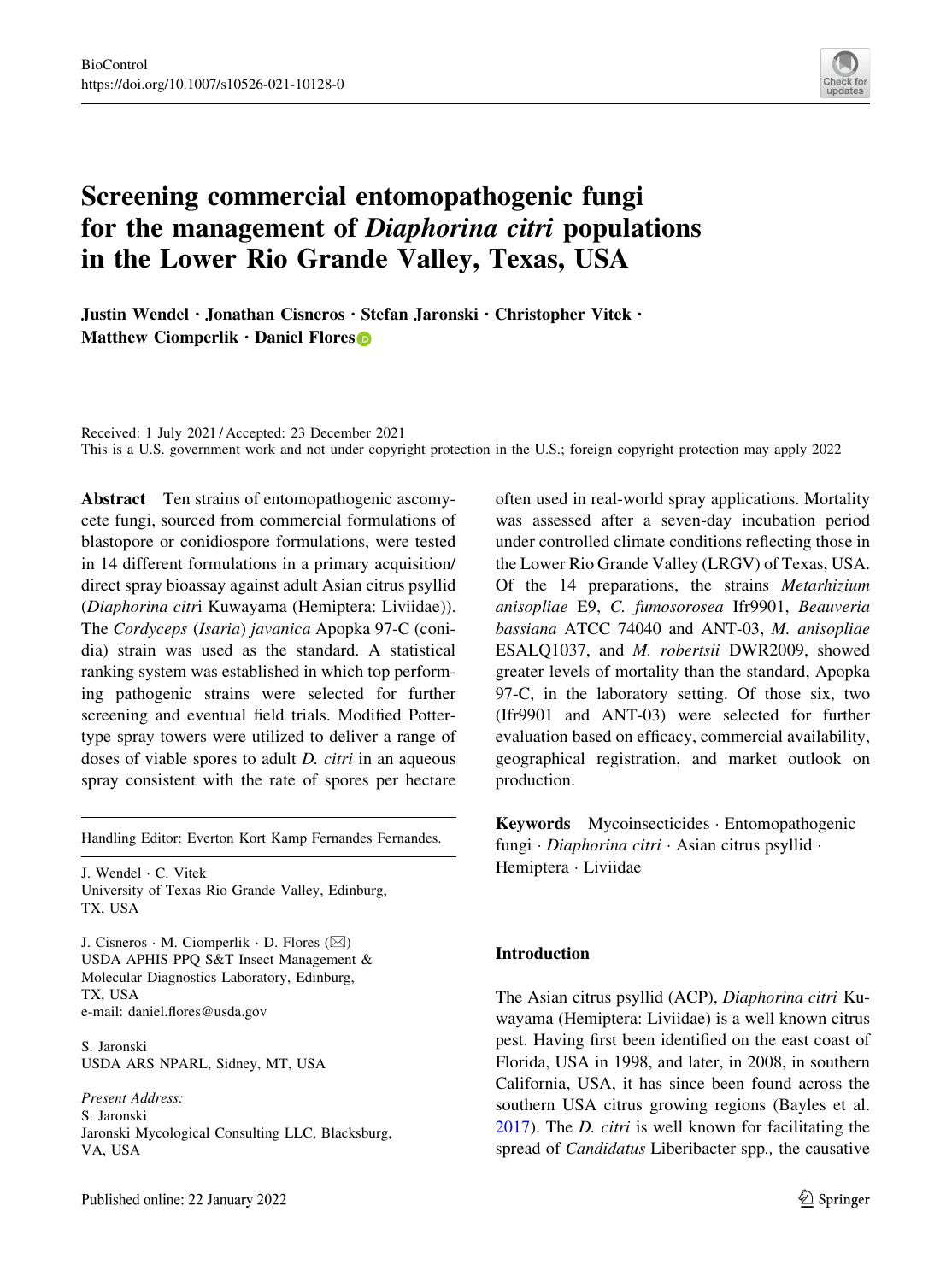agent of citrus greening disease, also known as Huanglongbing (HLB) (Grafton-Cardwell et al. [2013;](#page-11-0) Hall et al. [2013;](#page-11-0) Pelz-Stelinski et al. [2010\)](#page-11-0).

The bacterium resides in the phloem of citrus trees and is acquired by the phloem feeding  $D$ . citri (Bové [2006\)](#page-11-0). The bacterium colonizes in the gut of the D. citri where it is later transferred during feeding events to other non-infected trees, thus spreading the disease (Kruse et al. [2017\)](#page-11-0). Due to this method of transmission and overall nature of the disease, citrus greening presents a unique problem. Where most crop pests tend to produce physical damage to plants reducing longevity or production with sheer population numbers and physical damage to the crop, it only takes a single infected psyllid to spread this progressive and degenerative disease to multiple plants.

Diaphorina citri has only emerged as a pest insect in the USA in the last decade and more immediate tools such as synthetic insecticides were initially sought out to overcome the impending panzootic, especially in commercial citrus (Grafton-Cardwell [2006\)](#page-11-0). More recently, however, attention has turned to smaller, less managed citrus groves and residential citrus (Sétamou et al. [2020](#page-11-0); Chow et al. [2019](#page-11-0)). This has created a niche demographic of individuals who would prefer not to use synthetic insecticide control methods and keep their citrus trees and residences organic, or at the least free of pesticide residues.

Several alternative means of management have been investigated, one of which is biocontrol using a natural parasitoid of the insect. This biocontrol tool, which became a mainstay in an IPM strategy against D. citri, uses the natural predator/ectoparasitoid Tamarixia radiata (Flores and Ciomperlik [2017](#page-11-0)). A rearing and release program at the USDA APHIS PPQ S&T Insect Management & Molecular Diagnostics Laboratory (IMMDL) saw a 91.2% decline in psyllid populations between the years 2010 and 2016 after releases were made in residential areas (Flores and Ciomperlik [2017](#page-11-0)).

Insect pathogenic fungi, particularly the Ascomycete Hypocreales genera Beauveria, Cordyceps (Isaria), and Metarhizium, and to a lesser extent, Akanthomyces (Lecanicillium), have been developed worldwide as biocontrol agents of a wide range of insects and other arthropods. As mycoinsecticides they possess the unique quality of being used for both foliar spray and soil applications and remain an organic means of pest control. In the past,

mycoinsecticides have been successful in the population management of such pests as the sweet potato whitefly, Bemisia tabaci (Gennadius), Colorado potato beetle, a variety of aphids, and many other pest species (Campbell et al. [1985;](#page-11-0) Faria and Wraight [2001;](#page-11-0) Klinger et al. [2006](#page-11-0); Spence et al. [2019](#page-11-0)).

Strains of several entomopathogenic fungi are commercially available in the USA. Several of these strains were commercialized during the time of the sweet potato whitefly outbreak in the 1990s (Osborne and Landa [1992;](#page-11-0) Wraight et al. [1998\)](#page-11-0), although they are registered for a range of insects. Exposure of D. citri nymphs to entomopathogenic fungi has been noted to decrease egg deposition from the ectoparasitoid Tamarixia radiata, presumably to prevent larval emergence in a terminally infected host (Chow et al. [2018\)](#page-11-0). This observation, as well as those made in other studies, implies an ability of parasitic and predatory insects to identify hosts or prey which have been infected, limiting the casualty rate among the parasites/predator's population (Meyling and Pell [2006](#page-11-0); Tasin et al. [2012](#page-11-0)). Overall, entomopathogenic fungi show minimal threat to the predatory and parasitic insects that prey upon their hosts (Hamdi et al. [2011](#page-11-0); Kapongo et al. [2008](#page-11-0); Al Mazra'awi et al. [2006;](#page-10-0) Roy and Pell [2000](#page-11-0)).

While several commercial mycoinsecticides are available, only C. javanica strain Apopka 97, as PFR97®, has been labeled for use against Asian citrus psyllids. The goal of this study was to screen all the registered commercial fungi currently available in the USA for efficacy against D. citri using a set of standardized protocols to determine if any were as or more efficacious than Apopka 97-C, and thus capable of assisting current IPM strategies in the management of D. citri populations. The screening process was designed to reduce the final candidates to a reasonable number of strains for future field testing. The development of this protocol was driven by the need for a standardized method of determining mortality that reflected spore deposition rates observed in field applications.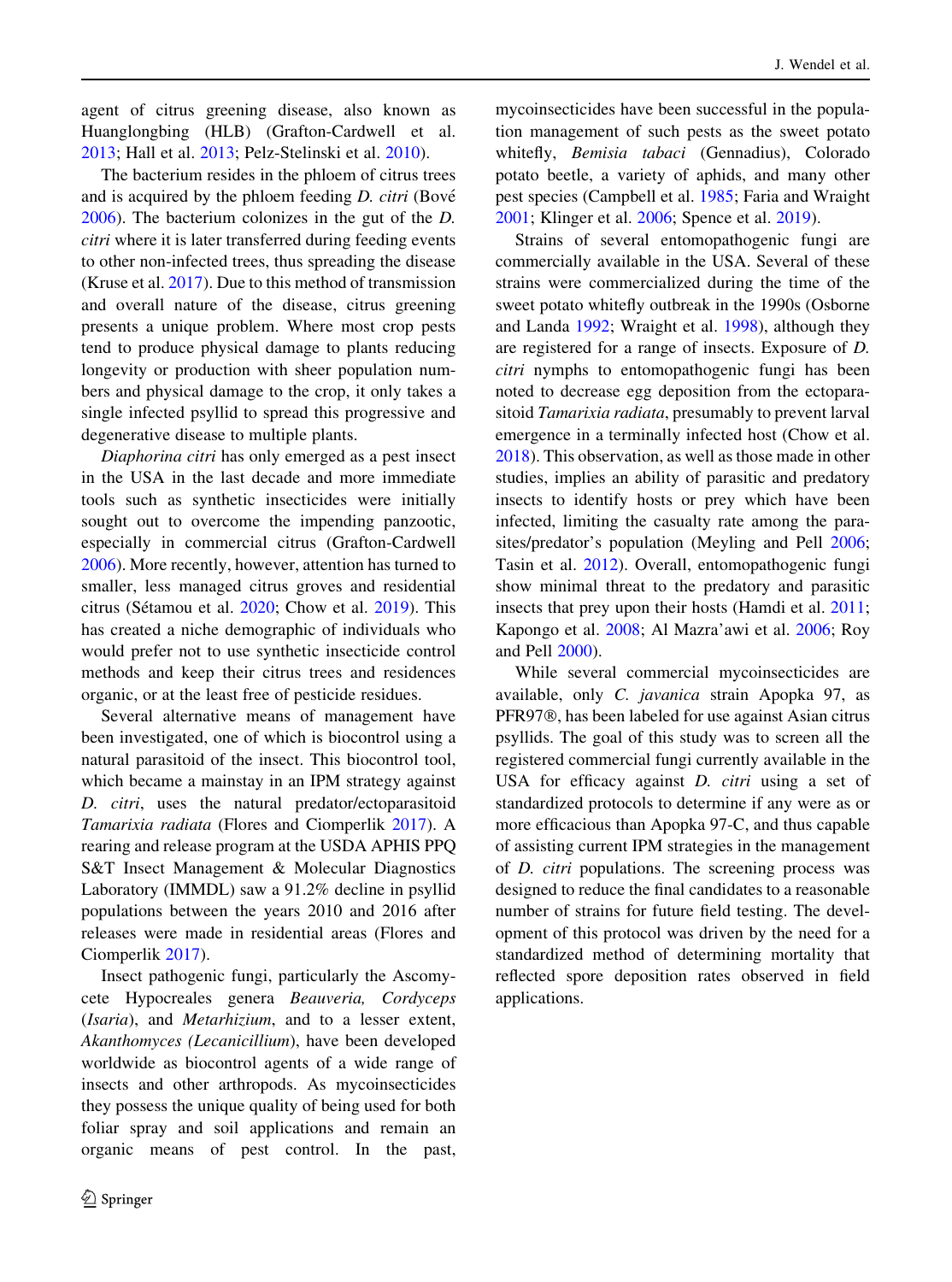#### Materials and methods

#### Insects

Diaphorina citri used for the bioassays were obtained from the USDA IMMDL colony in Edinburg, TX, USA. Insects were reared on orange jasmine (Murraya paniculata) in accordance with the protocol described in Flores and Ciomperlik [\(2017](#page-11-0)). An average of 35–40 adult ACP was collected from cages using a manual aspirator (BioQuip, Model 1135C), and stored at  $4^{\circ}$ C for at least 2 h to acclimate before initiating sprays. Vials were then placed in a  $-15$  °C freezer for 3 min before being processed under primary acquisition (direct spray) protocols. The duration of each spray procedure takes an average of 30 s, therefore vials of psyllids were placed into the freezer every 30 s to maintain a steady supply of cold-anesthetized insects. This time and temperature regime was empirically determined to produce adult ACP that were sufficiently cold stunned to process through the spray protocol and minimize cold-treatment induced mortality.

#### Fungi

Samples of the commercial mycoinsecticides (Table [1\)](#page-5-0) were obtained from either the manufacturers or commercial sources, except for Beauveria bassiana strain GHA, which was obtained as a technical grade conidial powder. The fungi were isolated from the formulations as single colonies and subsequently subcultured. Technical grade conidial powders for each strain were produced via solid substrate fermentation using methods as outlined in Jaronski and Jackson ([2012\)](#page-11-0). Conidia were dried to a water activity of  $\&$  0.3 Aw and stored at 4–7 °C until use. In addition, several of the mycoinsecticide products that were in the form of dried blastopore preparations (C. javanica Apopka 97, and C. fumosorosea PPRI5539) were tested as such in addition to their conidial form.

#### Bioassays

For each bioassay a stock solution of approximately  $1.0 \times 10^{9}$  ml<sup>-1</sup> was suspended in 0.1% Tween 80 using a glass Tenbroeck homogenizer. From this initial suspension a 100-fold dilution was then counted on a standard hemocytometer to determine spore concentration of the stock. An aliquot from the 100-fold dilution was also plated on potato dextrose agar (BD Scientific; Cat# 254920) for  $16-18$  h at  $27^\circ$ C and percent viability of the spores was determined. This was performed by staining an excised block of agar with cotton blue stain (MycoPerm; Fisher Cat # 23769320) and determining viable and non-viable spores with 400X bright field microscopy. At 16–18 h, any spore that had a germ tube of any length was considered viable, while any spore without a germ tube, stained or unstained was considered non-viable.

From these data, the concentrations of the stock suspensions, in terms of viable spores  $ml^{-1}$  were determined and utilized to make all further serial dilutions for the bioassay, creating a normalized level of comparison between each strain. A broad range of doses, including  $3.0 \times 10^6$ ,  $1.0 \times 10^7$ ,  $3.0 \times 10^7$ ,  $1.0 \times$  $10^8$ , and  $3.0 \times 10^8$  viable spores ml<sup>-1</sup> was employed. A spray of 0.4 ml of each dose reflected a range of spore deposition rate comparable to field sprays based on the recommended use rates of the existing commercial mycoinsecticides. The rates were confirmed using spores  $mm^{-2}$  derived from replicate counts of spores deposited on an agar block, which had been placed in the spray chamber, and extrapolating the data to spores  $ha^{-1}$ .

#### Potter spray tower

The fungal spores were applied using a series of Potter-type spray towers constructed from acrylic tanks ( $D = 30$  cm,  $H = 40$  cm) fitted with PVC endcaps. A series of polyethylene blocks were mounted, one atop the other, to the lid, with a 1 cm wide, 90 angle cut on each of the touching faces to allow the insertion and adjustable placement of a three-prong adjustable chemistry clamp. A 2.5 cm hole was cut in the center of the lid, and an airbrush (Paasche®, Model H0417) was mounted in the clamp and positioned directly above the hole. This airbrush was connected to an air compressor (Dewalt; Model D55140), fitted with an air tank reservoir to allow smooth consistent airflow. Regulators were added to further control air pressure and airflow, and in-line moisture traps were added to prevent rust within and prolong the life of the airbrushes. The base of the tower was raised 2.5 cm using polyethylene blocks  $(H = 2.5$  cm,  $W = 5$  cm,  $L = 5$  cm), and an 8 cm hole was cut into the base of the tower to allow for transient airflow. A Whatman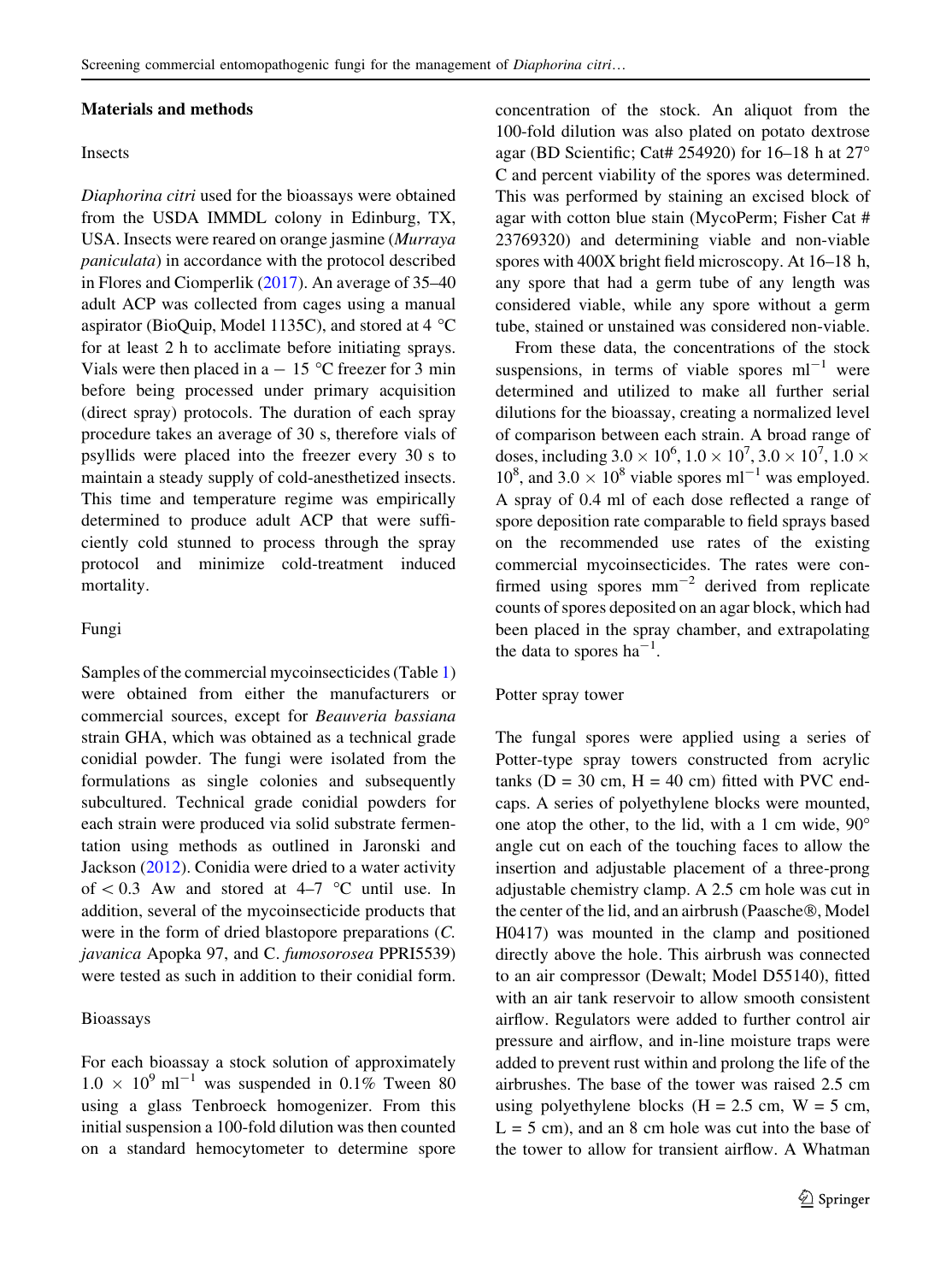<span id="page-5-0"></span>

|                        |    | Table 1 LC <sub>50</sub> and confidence intervals                                                                                                                |                                                                                                                                                                                        |         |             |           |             |                      |                                                                                                                                                                                                                                                                                                                                                                                                                                                       |       |                 |
|------------------------|----|------------------------------------------------------------------------------------------------------------------------------------------------------------------|----------------------------------------------------------------------------------------------------------------------------------------------------------------------------------------|---------|-------------|-----------|-------------|----------------------|-------------------------------------------------------------------------------------------------------------------------------------------------------------------------------------------------------------------------------------------------------------------------------------------------------------------------------------------------------------------------------------------------------------------------------------------------------|-------|-----------------|
| Strain                 |    | Spp Trade Name                                                                                                                                                   | Manufacturer                                                                                                                                                                           | Country | Spore State | Bioassays | n (Insects) | $LC_{50}$            | $95\%$ CI                                                                                                                                                                                                                                                                                                                                                                                                                                             | Slope | Ratio           |
| ESALQ E9               | Ma | Metarril WP                                                                                                                                                      | Koppert                                                                                                                                                                                | Brazil  |             |           | 103         | $5.27 \times 10^{6}$ | $2.69 \times 10^{6} - 8.20 \times 10^{6}$                                                                                                                                                                                                                                                                                                                                                                                                             | 0.562 | 40.99           |
| <b>Ifr9901</b>         |    | $N$ oFly                                                                                                                                                         | Koppert                                                                                                                                                                                | USA     |             |           | 1186        | $2.46 \times 10^{7}$ | $1.56 \times 10^{7} - 4.35 \times 10^{7}$                                                                                                                                                                                                                                                                                                                                                                                                             | 1.114 | 8.77            |
| ATCC 74040             |    | Naturalis                                                                                                                                                        | <b>CBC</b>                                                                                                                                                                             | Italy   |             |           | 2263        | $8.22 \times 10^{7}$ | $5.68 \times 10^{7}$ -1.38 × 10 <sup>8</sup>                                                                                                                                                                                                                                                                                                                                                                                                          | 0.579 | 2.63            |
| ESALQ1037              | Ma | Metarril ES                                                                                                                                                      | Koppert                                                                                                                                                                                | Brazil  |             |           | 1203        | $9.81 \times 10^{7}$ | $6.83 \times 10^{7}$ -1.65 × 10 <sup>8</sup>                                                                                                                                                                                                                                                                                                                                                                                                          | 0.896 | 2.20            |
| DWR2009                | Мŗ | <b>ARSEF 10343</b>                                                                                                                                               | NA.                                                                                                                                                                                    | USA     |             |           | 1363        | $1.18 \times 10^{8}$ | $7.79 \times 10^{7} - 2.19 \times 10^{8}$                                                                                                                                                                                                                                                                                                                                                                                                             | 0.769 | 1.83            |
| ANT-03                 | Вb | <b>BioCeres</b>                                                                                                                                                  | <b>BioSafe Systems</b>                                                                                                                                                                 | USA     |             |           | 2464        | $1.98 \times 10^8$   | $1.32 \times 10^8 - 3.49 \times 10^8$                                                                                                                                                                                                                                                                                                                                                                                                                 | 0.753 | 1.09            |
| Apopka 97              |    | PFR97                                                                                                                                                            | <b>Jertis</b>                                                                                                                                                                          | USA     |             |           | 3569        | $2.16 \times 10^{8}$ | 7.96 $\times$ 10 <sup>7</sup> -4.75 $\times$ 10 <sup>9</sup>                                                                                                                                                                                                                                                                                                                                                                                          | 0.593 | $\frac{8}{110}$ |
| F52                    | ŃИ | Met52 EC                                                                                                                                                         | Novozymes Biologicals                                                                                                                                                                  | USA     |             |           | 950         | $2.70 \times 10^{8}$ | $1.24 \times 10^{8}$ -1.30 $\times 10^{9}$                                                                                                                                                                                                                                                                                                                                                                                                            | 0.706 | 0.80            |
| <b>GHA</b>             | Вb | Botanigard 22WP                                                                                                                                                  | <b>BioWorks</b>                                                                                                                                                                        | USA     | ≃           |           | 684         | $3.26 \times 10^{8}$ | 9.46 $\times$ 10 <sup>7</sup> - $\infty$                                                                                                                                                                                                                                                                                                                                                                                                              | 0.643 | 0.66            |
| Ifr990i                |    | NoFly                                                                                                                                                            | Koppert                                                                                                                                                                                | USA     | $\approx$   |           | 1628        | $5.44 \times 10^8$   | $2.76 \times 10^8$ -1.97 $\times 10^9$                                                                                                                                                                                                                                                                                                                                                                                                                | 0.875 | 0.40            |
| <b>GHA</b>             |    | Botanigard 22WP ES                                                                                                                                               | BioWorks                                                                                                                                                                               | USA     |             |           | 1935        | $6.70\times10^8$     | $2.68 \times 10^8 - 3.8 \times 10^9$                                                                                                                                                                                                                                                                                                                                                                                                                  | 0.462 | 0.32            |
| <b>PPRI 5339</b>       | Вb | Velifer                                                                                                                                                          | BASF                                                                                                                                                                                   | USA     | Ō           |           | 2542        | $1.43 \times 10^{9}$ | 7.89 $\times$ 10 <sup>8</sup> -3.37 $\times$ 10 <sup>9</sup>                                                                                                                                                                                                                                                                                                                                                                                          | 0.551 | 0.15            |
| VE6                    | Ľт | Mycotal                                                                                                                                                          | Koppert                                                                                                                                                                                | USA     | O           |           | 1843        | $1.82\times10^9$     | $5.69\,\times\,10^{8} - \infty$                                                                                                                                                                                                                                                                                                                                                                                                                       | 0.648 | 0.12            |
| Apopka 97              |    | Ancora                                                                                                                                                           | <b>OHP</b>                                                                                                                                                                             | USA     |             |           | 3034        | $1.94 \times 10^9$   | $6.47 \times 10^{8} - \infty$                                                                                                                                                                                                                                                                                                                                                                                                                         | 0.48  | $\overline{1}$  |
| Apopka 97              |    | PFR97                                                                                                                                                            | Certis                                                                                                                                                                                 | USA     | ≃           |           | 2066        | $3.17 \times 10^{9}$ | 5.42 $\times$ 10 <sup>8</sup> - $\infty$                                                                                                                                                                                                                                                                                                                                                                                                              | 0.341 | 0.07            |
| strain and preparation |    | $(C = conidia; B = blastospore)$ for each strain,<br>all bioassays. LC <sub>50</sub> and 95% CI are represented<br>run under the same parameters with individual | Observed LC <sub>50</sub> , 95% confidence intervals, and slope for primary acquisition results seen in Fig. 2. Strain and corresponding trade name as well as species and spore state |         |             |           |             |                      | in descending order of virulence with the Apopka 97-C standard in bold. Number of replicates listed in "Bioassays" column are<br>ly prepared samples to test true reproducibility within strain results, as well as n represented as total individual insects used across<br>in viable spores $m^{-1}$ of spray LC <sub>s0</sub> ratios represent the LC <sub>s0</sub> of the Apopka 97-C standard divided by the LC <sub>s0</sub> of each particular |       |                 |
|                        |    |                                                                                                                                                                  |                                                                                                                                                                                        |         |             |           |             |                      |                                                                                                                                                                                                                                                                                                                                                                                                                                                       |       |                 |

Ma = Metarhizium anisopliae; Mb = Metarhizium brunneum; Mr = Metarhizium robertsii; Cf = Cordyceps (Isaria) funosorosea; Cj = Cordyceps javanica; Bb = Beauveria<br>bassiana; Lm = Akanthomyces (Lecanicillium) muscarius Ma = Metarhizium anisopliae; Mb = Metarhizium brunneum; Mr = Metarhizium robertsii; Cf = Cordyceps (Isaria) fumosorosea; Cj = Cordyceps javanica; Bb = Beauveria bassiana; Lm = Akanthomyces (Lecanicillium) muscarius

N/A Non available N/A Non available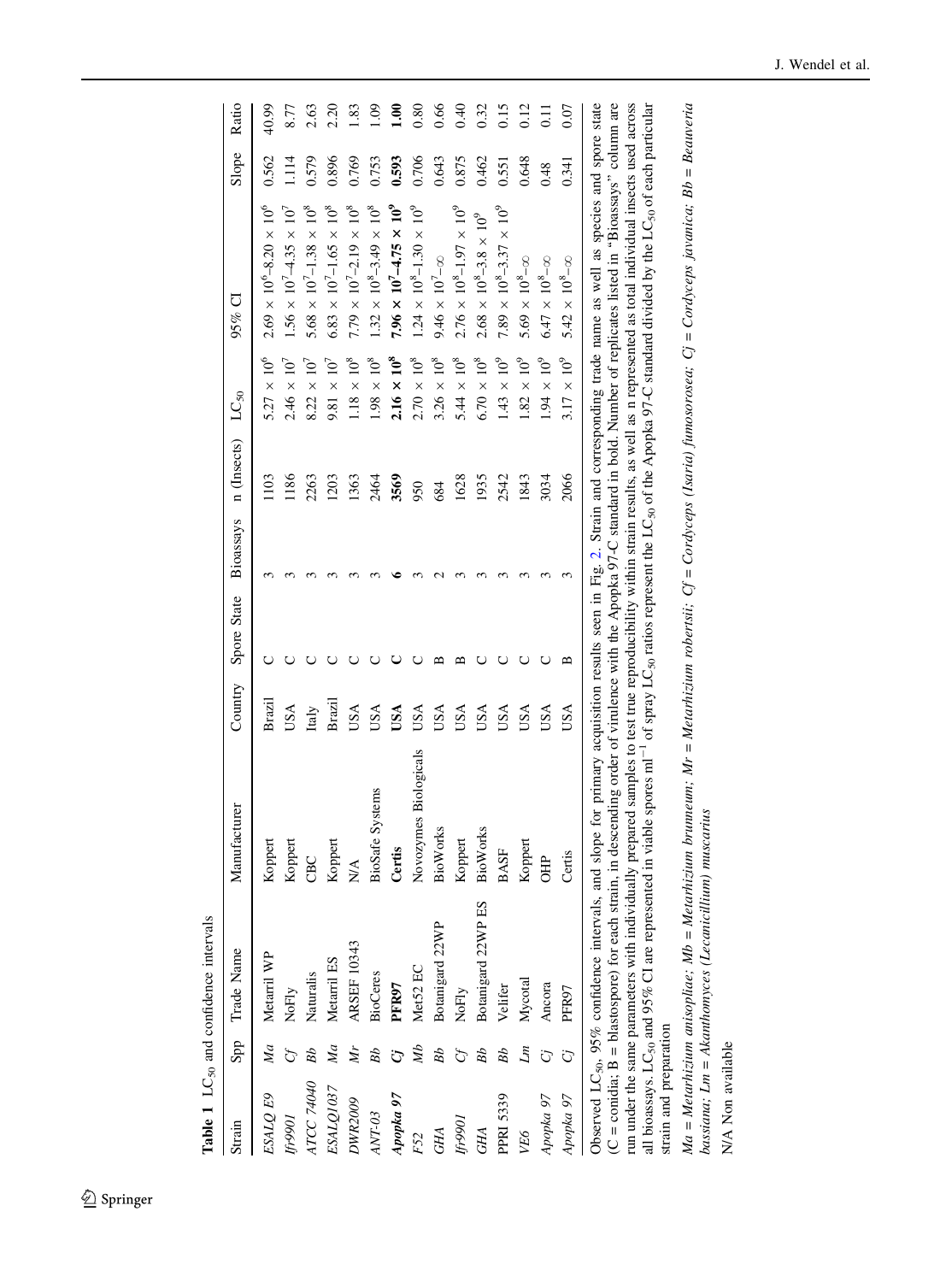No. 1 filter paper was taped over the hole to prevent spores from leaving the tower without restricting airflow. The lower portion of a test tube rack (Globe Scientific, Model 456930) was employed to raise the samples slightly and allow clean passage of air around the samples and through the exhaust port as designed. The top, main chamber, and base of the towers were marked to ensure the alignment of the attached brush and base was consistent. Calibration of towers was performed prior to each spray sequence to ensure the samples were placed in the center of the spore dispersion pattern for each spray. This process produced consistent deposition of spores on samples, avoiding the lower density outer edges of the spray.

Spray pattern tests were performed using water sensitive spray cards (Syngenta) to achieve optimal spore deposition/density, and to ensure testing parameters were representative of what would be seen in future field trials. Water sensitive spray cards were cut into 1 cm squares and placed within the spray area in the tower to determine spore deposition/density via droplet dispersion.

Sprays were conducted at 70, 100, 140, and 170 kPa. Spray cards were photographed and analyzed using ImageJ (Schneider et al. [2012](#page-11-0)) for percent coverage, droplet size, and consistency of deposition. Based on the results of this, all reported testing was conducted at 140 kPa.

#### Spore deposition

Routine determination of spore deposition during the bioassays was not conducted due to workload constraints. However, spore deposition was performed in a parallel study to draw correlations between the quantity of spores deposited per  $\text{cm}^2$  during bioassays versus actual field applications in a grove setting. According to Wraight and Carruthers ([1999\)](#page-11-0) the best rates of pest control are seen in field applications of  $10^{13}$ - $10^{14}$  spores ha<sup>-1</sup>. The dose rates which were selected accurately reflect these field application ranges and show little variation at each dose between strains.

#### Post-treatment handling of insects

Flush (orange jasmine cuttings) enclosures were constructed from 4 cm diameter plastic fluorescent tube guards and the corresponding end caps were

modified for use. Tubes were trimmed to 30 cm length. End caps were manufactured with a 2 cm diameter hole with organza mesh glued to the inside of the caps to ensure appropriate ventilation as well as containment of D. citri. Florist aqua-tubes were filled with a 0.30% hydroponic solution (General Hydroponics®; MaxiGro<sup>TM</sup>) to maintain citrus flush viability throughout the seven-day incubation period, during which adult ACP were expected to feed on the flush. Laboratory film was wrapped around the cap of the water tube and the entry point of the flush to ensure minimal evaporation of solution and to prevent the undesirable mortality of D. citri that might make their way into the solution. Orange jasmine flush viability was best served by utilizing flush 20 cm tall, with an average of 20–25 leaves, and slightly observable woody secondary growth on the lower stem. Racks for finished flush tubes were retrofitted with screen bottoms to ensure continuous airflow and control of internal temperature and humidity. Flush that had desiccated during the incubation period was omitted from mortality analysis because a lack of viable food source was presumed to influence final mortality data.

At 24 h post-treatment, deceased psyllids were removed from the specimen tubes as deaths in this time period were due to factors unrelated to the tested fungal pathogens. Remaining live psyllids were left for the full seven-day period. Upon counting of live/ dead insects on day 7, those replicate groups that had a control with a mortality greater than 10% were completely omitted from the study.

#### Environmental parameters

Post-treatment, the flush with psyllids was incubated at 26  $\degree$ C and 80% RH, with a L:D 12:12 photoperiod, using Percival® incubators. These parameters were chosen to reflect averages during 2016, as recorded at the USDA IMMDL via remote weather monitoring station.

#### Screening protocol

In order to elucidate the best possible candidates for future field trials and lower the number of tested strains, an approach was developed that would first narrow the number of candidate strains to those deemed most effective against adult D. citri using a direct spray, ''primary acquisition'' method. The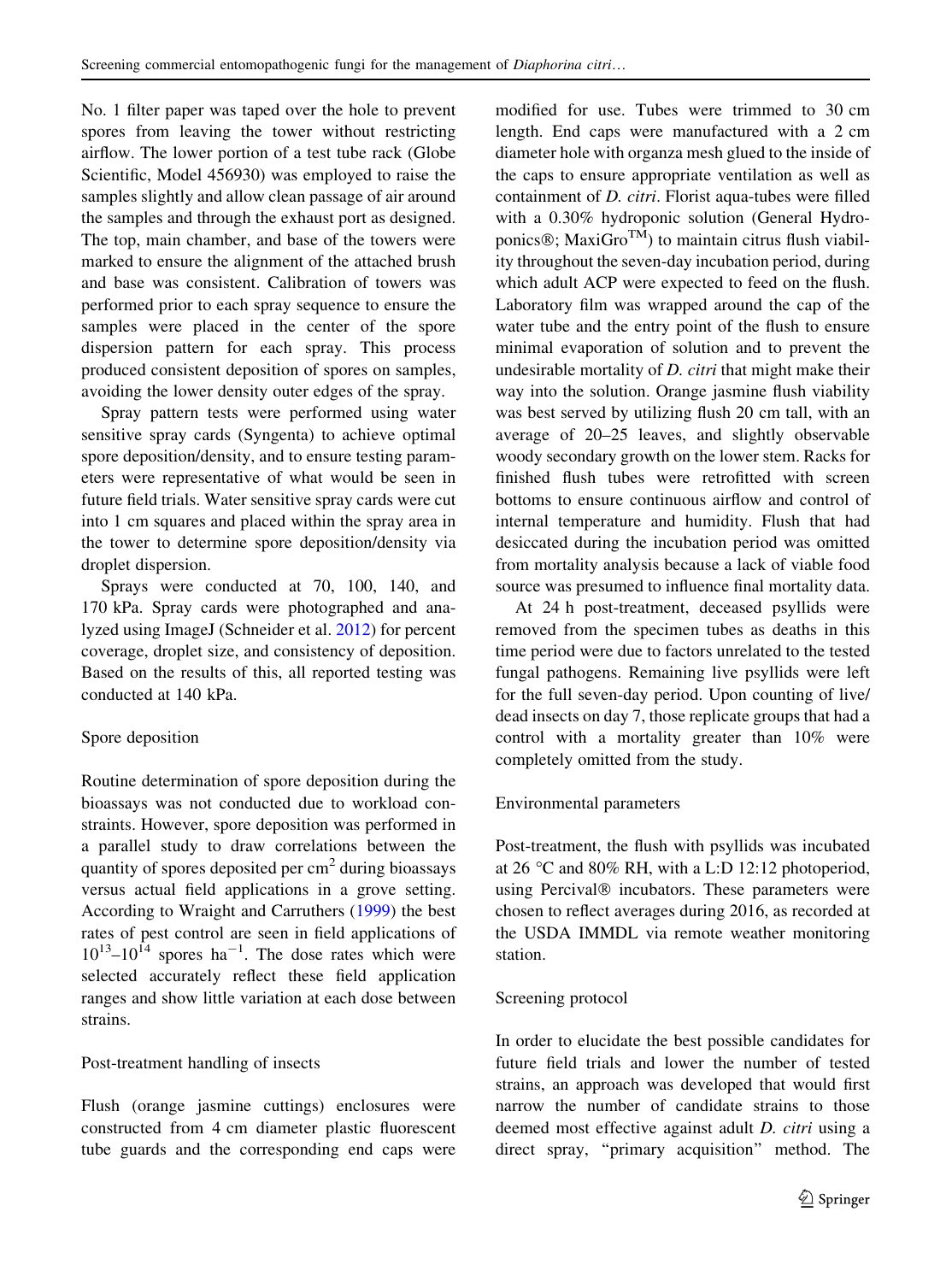J. Wendel et al.

efficacy of each of the strains was determined relative to a standard mycoinsecticide, C. javanica strain Apopka 97-C. This primary screening used 35–40 adult D. citri, were sprayed with one of the five selected doses and the bioassay replicated at least three times.

Once inoculated, the insects were placed in flush tubes with healthy flush and incubated for seven days. Upon the 7th day, flush tubes were removed from incubators and the psyllids were counted to determine dead and live insects, and any notes pertaining to flush health, observed mycosis, or other anomalies (loss of hydroponic solution, presence of parasites/predators, presence of saprophytic fungi, etc.) were recorded.

#### Statistical analysis

The assignment of *D. citri* and orange jasmine flush to the treatments was randomized throughout the experiment. Fungal strains were tested in replicates of three flush for each dose and the untreated control (carrier only). A C. javanica Apopka 97-C was included as a treated control along with other sprays as a standard. Dead and live psyllids were counted in each tube after seven days and totals were tracked through the entirety of the screening process. Probit analysis was performed using POLO statistical analysis software (LeOra Software Inc.)

Significance between strains was determined using the probit calculated 95% confidence interval overlap as seen in Gange et al. [\(2019](#page-11-0)) as well as Khashaveh and Chelav [\(2013](#page-11-0)). Confidence intervals between a strain and Apopka 97-C standard that overlapped were considered non-significant while those that did not overlap were considered significantly different.

As the method of application used in this study offers insight into real-world application efficacy, it also inherently produces increased variation within bioassays. Assays selected for statistical analysis had to pass the low heterogeneity standards of the statistical software POLO Plus (LeOra). Those with a higher heterogeneity were omitted from probit analysis but are depicted here in a cumulative box and whisker graph (Fig. [1\)](#page-8-0) to observe the overall dose response despite variation and outliers.

#### Results

#### $LC_{50}$

Metarhizium anisopliae E9 conidia had the lowest  $LC_{50}$  (Table [1](#page-5-0)) of the fungi tested by a significant margin. Ifr9901 conidia ranked second among those tested. These two strains were the only two strains to show increases in efficacy which was statistically significant compared to the standard Apopka 97-C (as noted by the lack of overlap in confidence intervals between those strains and the standard; Litchfield and Wilcoxon [1949](#page-11-0)). The remaining strains with  $LC_{50}$ values lower than Apopka 97-C still remain on the lower end of the confidence interval overlap, which may also be due in part to the wide breadth of Apopka 97-C confidence interval. Ratios in Table [1](#page-5-0) are relative to the standard and show fold change in efficacy (values  $> 1$  show increased efficacy while values  $< 1$ show decrease in efficacy).

#### Percent mortality

The trendlines lines as observed in Fig. [2](#page-9-0) show comparable overall dose responses between those bioassays which were analyzed through probit analysis.

#### **Discussion**

This study is one of the few that concentrates on all or most of the available commercial mycoinsecticides currently registered in the USA. In most published studies evaluating fungi against D. citri, or even other insects, the tendency has been to ignore registered strains in favor of the authors' favored experimental strains. While this perspective does contribute valuable information about strain specificity as well as general efficacy of entomopathogenic fungi, the practical aspects of registration and commercialization of the new strains, however, are too often ignored. The regulatory requirements of many countries pose considerable financial barriers to implementation (commercialization) of new strains and therefore supports the idea of screening currently registered products.

The Apopka 97 strain was selected as a standard (in its conidial form) by which each other product strain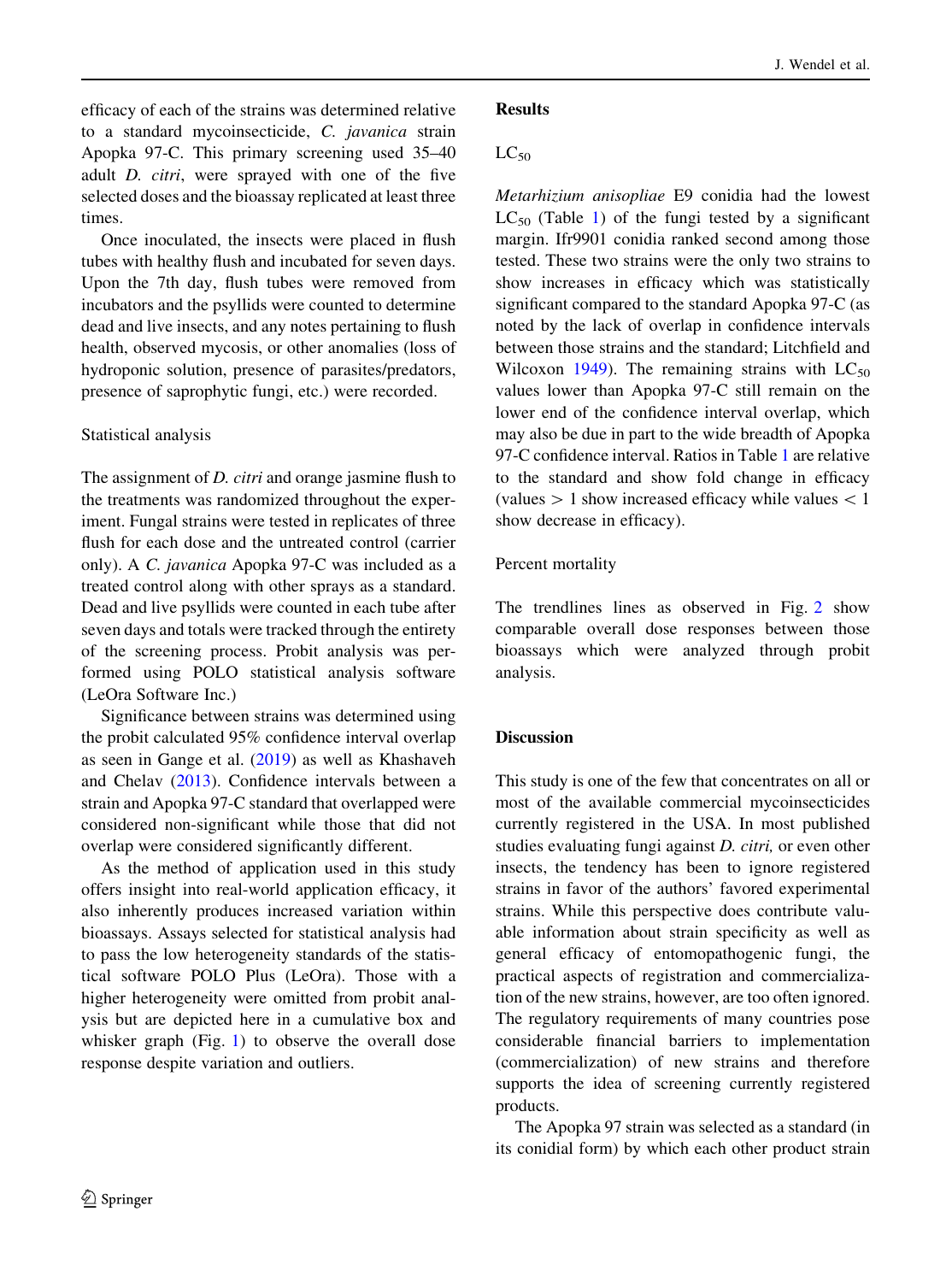<span id="page-8-0"></span>

Fig. 1 Box and whisker representation of raw data. The area from lower whisker to lower box depicts first quartile of data, lower box depicts 2nd quartile, upper box represents 3rd quartile, and area from upper box to upper whisker represents 4th quartile. Dots along the plot indicate outliers. Probit analysis of bioassays data required utilizing datasets with a low enough

mortality would be tested. Existing data regarding Apopka 97 for ACP was a factor in this decision, as research was either limited or non-existent with the other strains at the time of the onset of this project (Avery et al. [2011](#page-10-0); Kumar et al. [2017](#page-11-0)). Under the parameters of our screening protocols, those strains that presented with an efficacy and virulence greater than that of Apopka 97 would be selected for further screening, while those that proved less virulent and efficacious would be omitted.

heterogeneity that statistical computation could be achieved. Well defined trends in the dose response are observed in top performing strains (Ifr9901, ANT-03), while low end performers show little no discernable dose response (Ve6). Apopka 97-C shown as standard

Our work represents an effort to identify a viable, field-ready tool to utilize as part of an integrated pest management plan to reduce and manage the population of ACP in the Lower Rio Grande Valley of Texas, USA. By screening commercialized mycoinsecticides for the most efficacious, we build the rationale for immediate implementation, and for those mycoinsecticides which are not registered in the USA, the rationale for an expedited registration. Pest management in this specific field requires vector control to mitigate the spread of the bacterial disease until efforts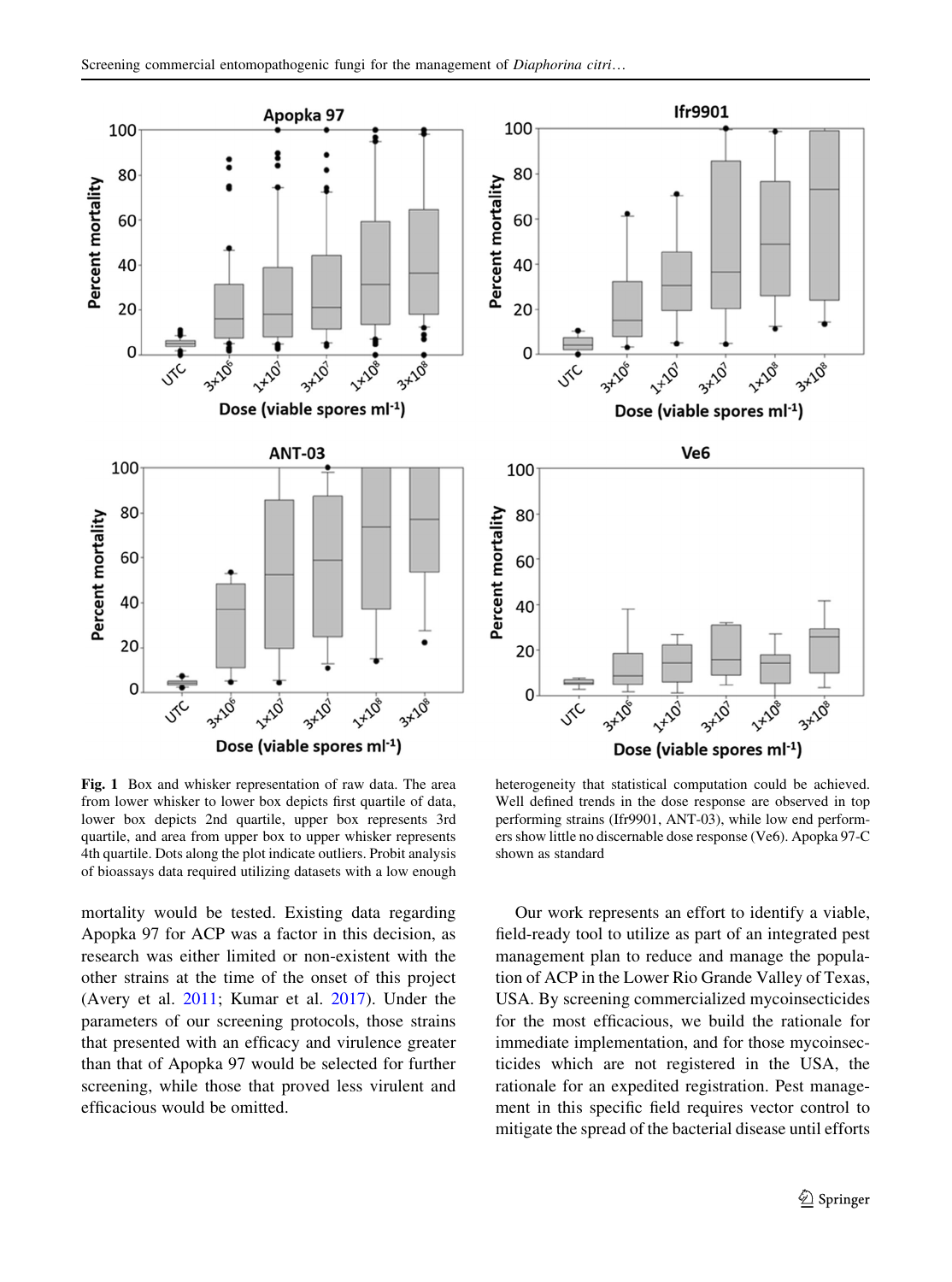<span id="page-9-0"></span>

Fig. 2 Representative strain virulence under primary acquisition of all candidate strains. Average percent mortality across all strains for each dose, with the standard (Apopka 97-C) denoted by black solid line. Trendlines represent predicted mortality for respective strain at the relative dose. Legend is listed in

to treat diseased trees are fruitful. The spread of citrus greening may be slowed by lowering the population of D. citri in residential areas and in conjunction with other pest management protocols. While this is essentially a stopgap measure and not a treatment for the disease, it is a viable tactic which grants a window of opportunity for those exploratory studies to determine an effective treatment.

The final field trial analysis may reveal realistic and practical trends by using spore concentrations and dose volumes that matched the range of recommended spores per acre in crop application. Methodology for administering spores varies widely, from whole plant and insect immersion, to individual droplet deposition. These methods are determined by the overall hypothesis of the individual study as well as size of the target insect. This study's aim was to closely mimic the type of primary acquisition that would be observed in field application, while maintaining tight control and replication within the laboratory setting.

Following the criteria of  $LC_{50}$  and efficacy, the top performing candidates relative to the standard were selected to undergo secondary acquisition screening,

decreasing order of virulence based on the highest dose screened  $(3.0 \times 10^8)$ . While not conclusive, this figure is representative of the dose response of each respective strain. Letter ''C'' or ''B'' following a strain denotes conidia or blastospore suspension respectively

that is efficacy when the fungus spores are acquired by the insect from treated foliage as the psyllids move around. These fungi included, E9, Ifr9901-C, ATCC 74040, ESALQ1037, DWR2009, and ANT-03. However, E9 and ESALQ1037 strains are part of a previously commercialized product in Brazil known as Metarril, but not yet registered for use or sale in the USA. DWR2009 is a M. robertsii isolate from the ARSEF library which has no commercial counterpart but was included because it was the lead candidate in a USDA ARS mycoinsecticide development program (Jaronski, unpublished). These strains show promising results and incentive for manufacturers to pursue registration of these products within USA boundaries. However this is outside the scope of this study. Finally, ATCC 74040 (Naturalis) was obtained subsequent to the main screening program after the previous strains had been screened and selected for further testing (currently being conducted). As such ATCC 74040 was not among those selected to move forward. However it is currently undergoing screening through the aforementioned protocol. While the objective was to evaluate existing products readily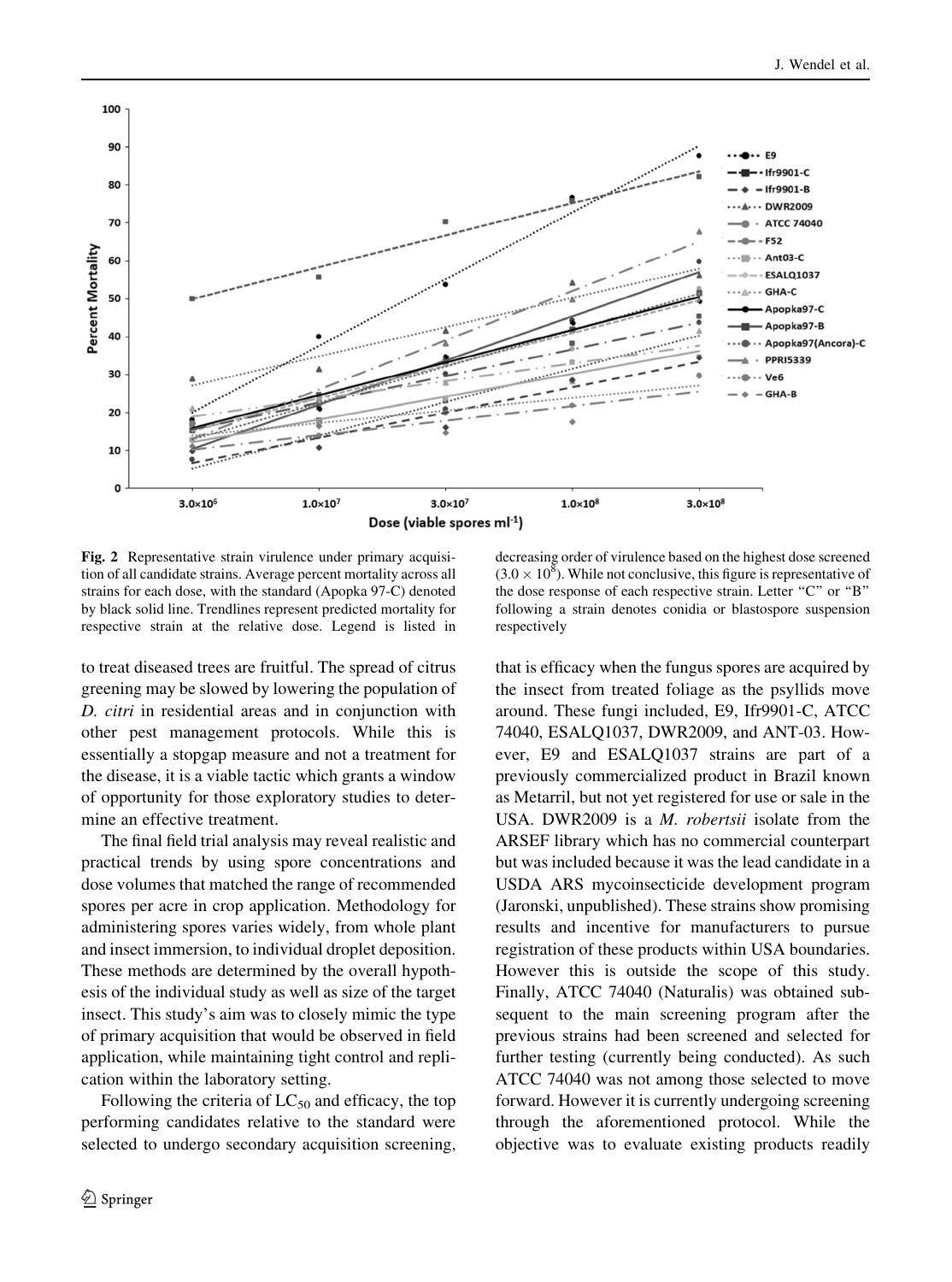<span id="page-10-0"></span>available to residential and commercial growers, other factors such as availability, ease of commercial production (interpreted as lower cost to the consumer), and regional registration were all factors in the final progression to secondary acquisition. The omission of the aforementioned strains does not indicate a lack of potential in D. citri population management. However the support for registering a new product (in the case of E9, ESALQ1037, and DWR2009) is outside the scope of this current study. Nonetheless future work may include these alternatives.

Determination of spores  $ha^{-1}$  derived from the spores  $mm^{-2}$  observed in the bioassays was important to extrapolate the  $LC_{50}$  data to a quantity relevant to field application rates (Wraight et al. field application rates (Wraight et al. [1998,](#page-11-0) [2000](#page-12-0), [2010](#page-12-0)). Too many studies report bioassay data merely in spores  $ml^{-1}$ , which do not represent actual coverage even when the volume of spray per hectare is constant. A common published rate in single dose bioassays is  $1.0 \times 10^7$  spores (conidia or blastospores)  $ml^{-1}$ . The  $LC_{50}$  for Ifr9901-C and ANT-03 strains extrapolate to approximately  $9.0 \times$  $10^{12}$  and  $5.0 \times 10^{13}$  spores ha<sup>-1</sup>, respectively. Our extrapolation does not consider leaf area index of the target crop and assumes broadcast spray application as opposed to a targeted application to part of the plant canopy. A leaf area index for 5-year-old citrus (Citrus limon L., cv. Villafranca) in one study was calculated to be 2.8  $(\pm 4, SD)$  (Cohen et al. [1997\)](#page-11-0). In another study involving a commercial orchard of 'Valencia' sweet orange (Citrus sinensis L.), the leaf area index ranged from 4.9 to 6.0 (Morgan et al. [2014](#page-11-0)). As such, the spores  $ha^{-1}$  data based on a flat hectare could be divided by the appropriate leaf area index for a more realistic rate of fungus application. Many field studies and commercial labels report a rate of  $1.0 \times 10^{11}$  to 1.0  $\times$  10<sup>14</sup> spores ha<sup>-1</sup> which places our LC<sub>50</sub> data within the range of field application recommendations.

In our study design we aimed to determine infectivity and virulence of the individual strains of fungi included in the commercialized products, independent of any influence of the formulations. Wraight et al. [\(2016](#page-12-0)) showed specific preparations of entomopathogenic fungi in an emulsifiable-oil formulation to be more efficient than both spores alone and wettable powder formulations. This suggests that spores in conjunction with their formulation components may possess greater field efficacy than the spores by themselves.

The primary acquisition testing that has been completed for this screening process has provided insight into the suitability of certain commercial entomopathogenic fungi for the management of D. citri populations in the USA. The next stage is field evaluation.

Acknowledgements We would like to thank Mayra Reyes and Clarissa De Leon for their technical assistance in performing some of the experiments. Mention of trade names or commercial products in this publication is solely for the purpose of providing specific information and does not imply recommendation or endorsement by the US Department of Agriculture. Opinions expressed are the author's, based on their expertise, and not necessarily official opinions of the US Department of Agriculture. This material was made possible, in part, by a Cooperative Agreement from the US Department of Agriculture's Animal and Plant Health Inspection Service (APHIS). It may not necessarily express APHIS' views. This research was financially supported by the USDA APHIS Citrus Health Response Program.

Author contributions Not Applicable.

Funding USDA APHIS Citrus Health Response Program.

Availability of data and material Not Applicable.

Code availability Not Applicable.

#### Declarations

Open Access This article is licensed under a Creative Commons Attribution 4.0 International License, which permits use, sharing, adaptation, distribution and reproduction in any medium or format, as long as you give appropriate credit to the original author(s) and the source, provide a link to the Creative Commons licence, and indicate if changes were made. The images or other third party material in this article are included in the article's Creative Commons licence, unless indicated otherwise in a credit line to the material. If material is not included in the article's Creative Commons licence and your intended use is not permitted by statutory regulation or exceeds the permitted use, you will need to obtain permission directly from the copyright holder. To view a copy of this licence, visit <http://creativecommons.org/licenses/by/4.0/>.

#### References

- Al Mazra'awi MS, Shipp JL, Broadbent AB, Kevan PG (2006) Dissemination of Beauveria bassiana by honeybees (Hymenoptera: Apidae) for control of tarnished plant bug (Hemiptera: Miridae) on canola. Environ Entomol 35(6):1569–1577
- Avery PB, Wekesa VW, Hunter WB, Hall DG, McKenzie CL, Osborne LS, Rogers ME (2011) Effects of the fungus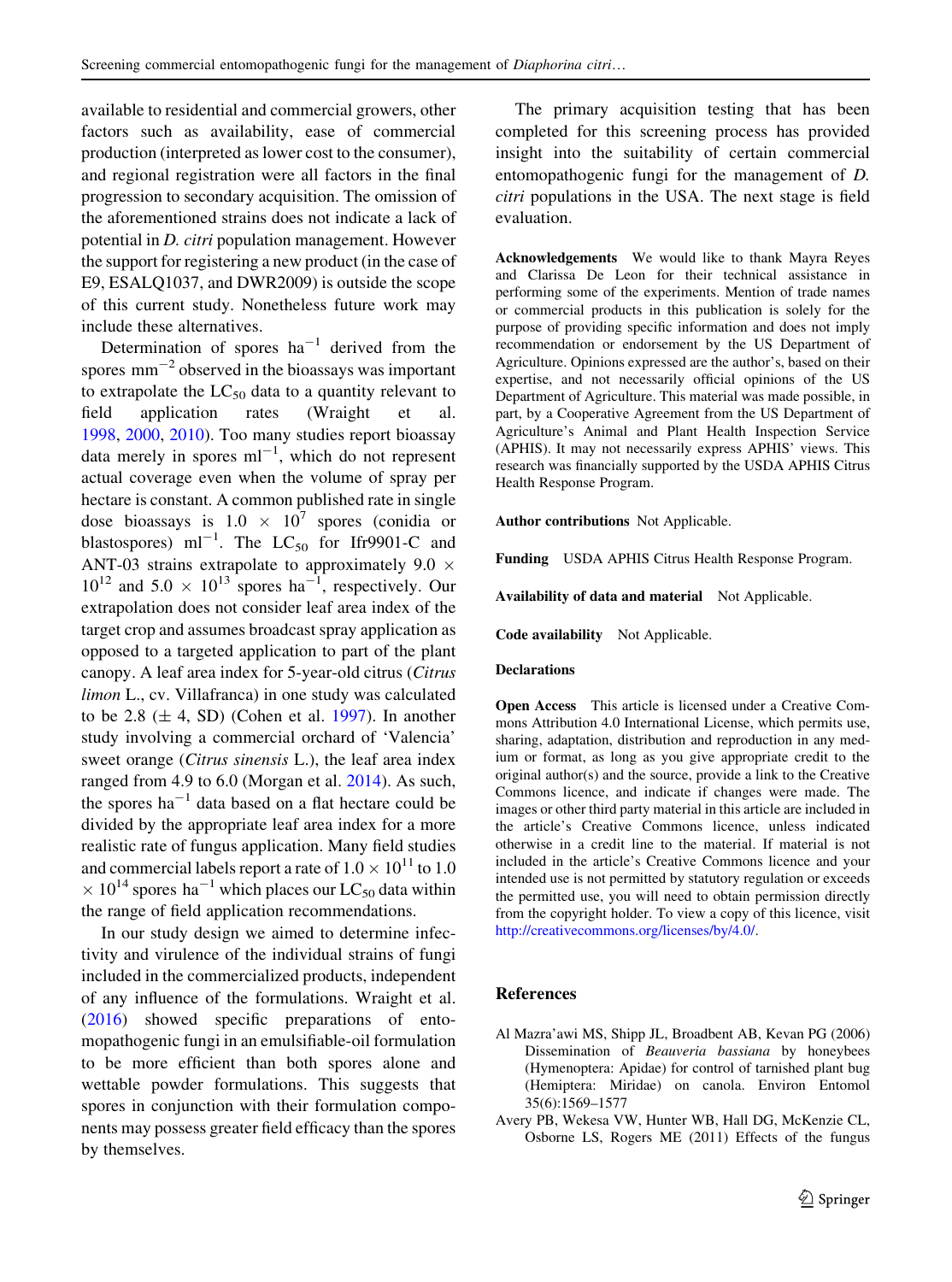<span id="page-11-0"></span>Isaria fumosorosea (Hypocreales: Cordycipitaceae) on reduced feeding and mortality of the Asian citrus psyllid, Diaphorina citri (Hemiptera: Psyllidae). Biocontrol Sci Technol 21(9):1065–1078

- Bayles BR, Thomas SM, Simmons GS, Grafton-Cardwell EE, Daugherty MP (2017) Spatiotemporal dynamics of the Southern California Asian citrus psyllid (Diaphorina citri) invasion. PLoS ONE 12(3):e0173226
- Bové JM (2006) Huanglongbing: a destructive, newly-emerging, century-old disease of citrus. J Plant Pathol 88(1):7–37
- Campbell RK, Anderson TE, Semel M, Roberts DW (1985) Management of the Colorado potato beetle using the entomogenous fungus Beauveria bassiana. Am Potato J 62(1):29–37
- Chow A, Dunlap CA, Jackson MA, Avery PB, Patt JM, Sétamou M (2018) Field efficacy of autodissemination and foliar sprays of an entomopathogenic fungus, Isaria fumosorosea (Hypocreales: Cordycipitaceae), for control of Asian citrus psyllid, Diaphorina citri (Hemiptera: Liviidae), on residential citrus. J Econ Entomol 111(5):2089–2100
- Chow A, Czokajlo D, Patt JM, Sétamou M (2019) Development and field validation of a beta-cyfluthrin-based 'attract-andkill' device for suppression of Asian citrus psyllid (Hemiptera: Liviidae) on residential citrus. J Econ Entomol 112(6):2824–2832
- Cohen S, Moreshet S, LeGuillou L, Simon JC, Cohen M (1997) Response of citrus trees to modified radiation regime under semi-arid conditions. J Exp Bot 48(306):35–44
- Faria M, Wraight SP (2001) Biological control of Bemisia tabaci with fungi. J Crop Prot 20(9):767–778
- Flores D, Ciomperlik M (2017) Biological control using the ectoparasitoid, Tamarixia radiata, against the Asian citrus psyllid, Diaphorina citri, in the Lower Rio Grande Valley of Texas. Southwest Entomol 42(1):49–59
- Gange AC, Koricheva J, Currie AF, Jaber LR, Vidal S (2019) Meta-analysis of the role of entomopathogenic and unspecialized fungal endophytes as plant bodyguards. New Phytol 223(4):2002–2010
- Grafton-Cardwell EE (2006) Asian citrus psyllid. UCANR Publications. [http://ipm.ucanr.edu/PMG/PESTNOTES/](http://ipm.ucanr.edu/PMG/PESTNOTES/pn74155.html) [pn74155.html](http://ipm.ucanr.edu/PMG/PESTNOTES/pn74155.html)
- Grafton-Cardwell EE, Stelinski LL, Stansly PA (2013) Biology and management of Asian citrus psyllid, vector of the huanglongbing pathogens. Annu Rev Entomol 58:413–432
- Hall DG, Richardson ML, Ammar ED, Halbert SE (2013) Asian citrus psyllid, Diaphorina citri, vector of citrus huanglongbing disease. Entomol Exp Appl 146(2):207–223
- Hamdi F, Fargues J, Ridray G, Jeannequin B, Bonato O (2011) Compatibility among entomopathogenic Hyphocreales and two beneficial insects used to control Trialeurodes vaporariorum (Hemiptera: Aleurodidae) in Mediterranean greenhouses. J Invertebr Pathol 108(1):22–29
- Jaronski ST, Jackson MA (2012) Mass production of entomopathogenic Hypocreales. In: Lacey LA (ed) Manual of techniques in invertebrate pathology, 2nd edn. Academic Press, New York
- Kapongo JP, Shipp L, Kevan P, Broadbent B (2008) Optimal concentration of Beauveria bassiana vectored by bumble bees in relation to pest and bee mortality in greenhouse tomato and sweet pepper. BioControl 53(5):797–812
- Khashaveh A, Chelav HS (2013) Laboratory bioassay of Iranian isolates of entomopathogenic fungus Metarhizium anisopliae (Metsch.) Sorokin (Ascomycota: Hypocreales) against two species of storage pest. Agric Conspec Sci 78(1):35–40
- Klinger E, Groden E, Drummond F (2006) Beauveria bassiana horizontal infection between cadavers and adults of the Colorado potato beetle, Leptinotarsa decemlineata (Say). Environ Entomol 35(4):992–1000
- Kruse A, Fattah-Hosseini S, Saha S, Johnson R, Warwick E, Sturgeon K, Heck MC (2017) Combining 'omics and microscopy to visualize interactions between the Asian citrus psyllid vector and the Huanglongbing pathogen Candidatus Liberibacter asiaticus in the insect gut. PLoS ONE 12(6):e0179531
- Kumar V, Avery PB, Ahmed J, Cave RD, McKenzie CL, Osborne LS (2017) Compatibility and efficacy of Isaria fumosorosea with horticultural oils for mitigation of the Asian citrus psyllid, Diaphorina citri (Hemiptera: Liviidae). Insects 8(4):119
- Litchfield JT, Wilcoxon F (1949) A simplified method of evaluating dose-effect experiments. J Pharmacol Exp Ther 96(2):99–113
- Meyling NV, Pell JK (2006) Detection and avoidance of an entomopathogenic fungus by a generalist insect predator. Ecol Entomol 31(2):162–171
- Morgan KT, Barkataky S, Kadyampakeni D, Ebel R, Roka F (2014) Effects of short-term drought stress and mechanical harvesting on sweet orange tree health, water uptake, and yield. HortScience 49(6):835–842
- Osborne LS, Landa Z (1992) Biological control of whiteflies with entomopathogenic fungi. Fla Entomol 75(4):456–471
- Pelz-Stelinski KS, Brlansky RH, Ebert TA, Rogers ME (2010) Transmission parameters for Candidatus liberibacter asiaticus by Asian citrus psyllid (Hemiptera: Psyllidae). J Econ Entomol 103(5):1531–1541
- Roy HE, Pell JK (2000) Interactions between entomopathogenic fungi and other natural enemies: implications for biological control. Biocontrol Sci Technol 10(6):737–752
- Schneider CA, Rasband WS, Eliceiri KW (2012) NIH Image to ImageJ: 25 years of image analysis. Nat Methods 9(7):671–675
- Sétamou M, Alabi OJ, Kunta M, Dale J, da Graça JV (2020) Distribution of Candidatus Liberibacter asiaticus in citrus and the Asian citrus psyllid in Texas over a decade. Plant Dis 104(4):1118–1126
- Spence E, Hesketh H, Svendsen C, Chandler D, Martin G, Berry SD, Edgington S (2019) Screening potential entomopathogenic fungi for the control of the greenhouse whitefly (Trialeurodes vaporariorum). Unpublished
- Tasin M, Knudsen GK, Pertot I (2012) Smelling a diseased host: grapevine moth responses to healthy and fungus-infected grapes. Anim Behav 83(2):555–562
- Wraight SP, Carruthers RI (1999) Production, delivery, and use of mycoinsecticides for control of insect pests on field crops. Biopesticides: use and delivery. Humana Press, Totowa, pp 233–269
- Wraight SP, Carruthers RI, Bradley CA, Jaronski ST, Lacey LA, Wood P, Galaini-Wraight S (1998) Pathogenicity of the entomopathogenic fungi Paecilomyces spp. and Beauveria